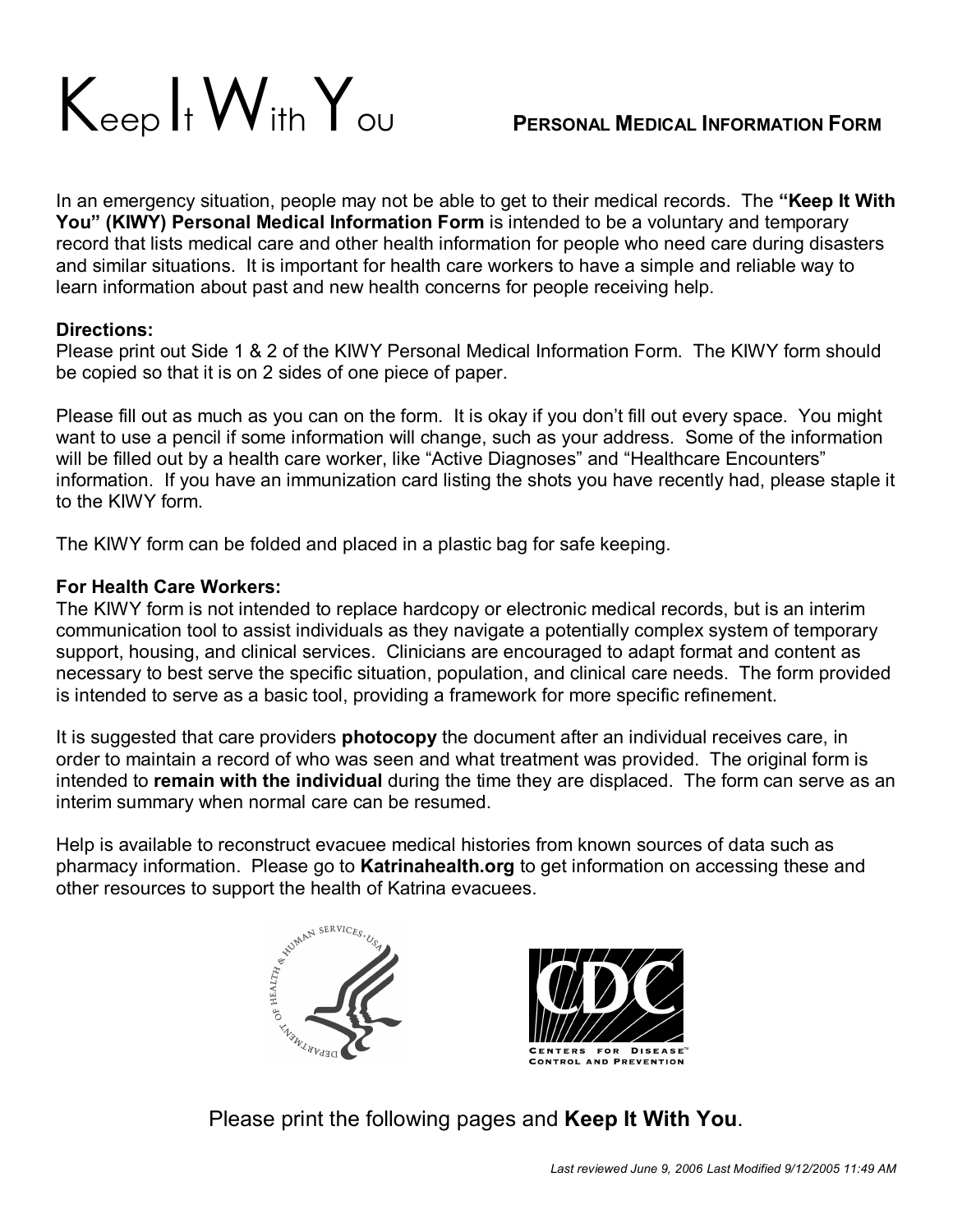| $K_{\text{eep}}$ It $W_{\text{ith}}$ $Y_{\text{ou}}$ |  |  |
|------------------------------------------------------|--|--|



| Date of Birth: $\frac{1}{\sqrt{1-\frac{1}{2}}}$                                                                 | Doctor or clinic before evacuation (if known):                                                                 |  |  |
|-----------------------------------------------------------------------------------------------------------------|----------------------------------------------------------------------------------------------------------------|--|--|
| Male_____ Female____                                                                                            | Name: 2008 2010 2020 2021 2022 2023 2024 2022 2022 2023 2024 2022 2023 2024 2022 2023 2024 2022 2023 2024 2025 |  |  |
|                                                                                                                 |                                                                                                                |  |  |
|                                                                                                                 | <b>ALLERGIES:</b>                                                                                              |  |  |
|                                                                                                                 |                                                                                                                |  |  |
| State: ___ Zip: __________                                                                                      | <b>ACTIVE MEDICATIONS</b>                                                                                      |  |  |
| Phone Number: Management of the Muslim and Muslim and Muslim and Muslim and Muslim and Muslim and Muslim and Mu | Name of pharmacy chain (if known):                                                                             |  |  |
| Temporary Address: _______________________                                                                      |                                                                                                                |  |  |
|                                                                                                                 | <b>Medication:</b>                                                                                             |  |  |
|                                                                                                                 | <b>Instructions:</b>                                                                                           |  |  |
| State: _____ Zip: ___________                                                                                   | <b>Medication:</b>                                                                                             |  |  |
|                                                                                                                 | <b>Instructions:</b>                                                                                           |  |  |
|                                                                                                                 | <b>Medication:</b>                                                                                             |  |  |
| Previous evacuee center location(s):                                                                            | <b>Instructions:</b>                                                                                           |  |  |
|                                                                                                                 | <b>Medication:</b>                                                                                             |  |  |
|                                                                                                                 | <b>Instructions:</b>                                                                                           |  |  |
|                                                                                                                 | <b>Medication:</b>                                                                                             |  |  |
| Facility:____________City:___________________                                                                   | <b>Instructions:</b>                                                                                           |  |  |
| ID number/case number (if available):                                                                           | <b>Medication:</b>                                                                                             |  |  |
|                                                                                                                 | <b>Instructions:</b>                                                                                           |  |  |
|                                                                                                                 | <b>Medication:</b>                                                                                             |  |  |
| Parent/Guardian/Other Support Person:                                                                           | <b>Instructions:</b>                                                                                           |  |  |
|                                                                                                                 | <b>Medication:</b>                                                                                             |  |  |
|                                                                                                                 | <b>Instructions:</b>                                                                                           |  |  |
| Phone # or other contact info:                                                                                  | <b>Medication:</b>                                                                                             |  |  |
|                                                                                                                 | <b>Instructions:</b>                                                                                           |  |  |
| <b>Relationship:</b>                                                                                            | <b>Medication:</b>                                                                                             |  |  |
|                                                                                                                 | <b>Instructions:</b>                                                                                           |  |  |
| <b>ACTIVE DIAGNOSES :</b>                                                                                       | <b>Medication:</b>                                                                                             |  |  |
|                                                                                                                 | <b>Instructions:</b>                                                                                           |  |  |
|                                                                                                                 | <b>Medication:</b>                                                                                             |  |  |
|                                                                                                                 | Instructions:                                                                                                  |  |  |
|                                                                                                                 | <b>Medication:</b>                                                                                             |  |  |
|                                                                                                                 | <b>Instructions:</b>                                                                                           |  |  |
|                                                                                                                 | <b>Medication:</b>                                                                                             |  |  |
|                                                                                                                 | <b>Instructions:</b>                                                                                           |  |  |
|                                                                                                                 |                                                                                                                |  |  |
|                                                                                                                 | NOTE: Help is available to reconstruct Katrina                                                                 |  |  |
| <b>ALERTS:</b>                                                                                                  | evacuees' medical histories. Please visit                                                                      |  |  |
|                                                                                                                 | Katrinahealth.org for more information.                                                                        |  |  |